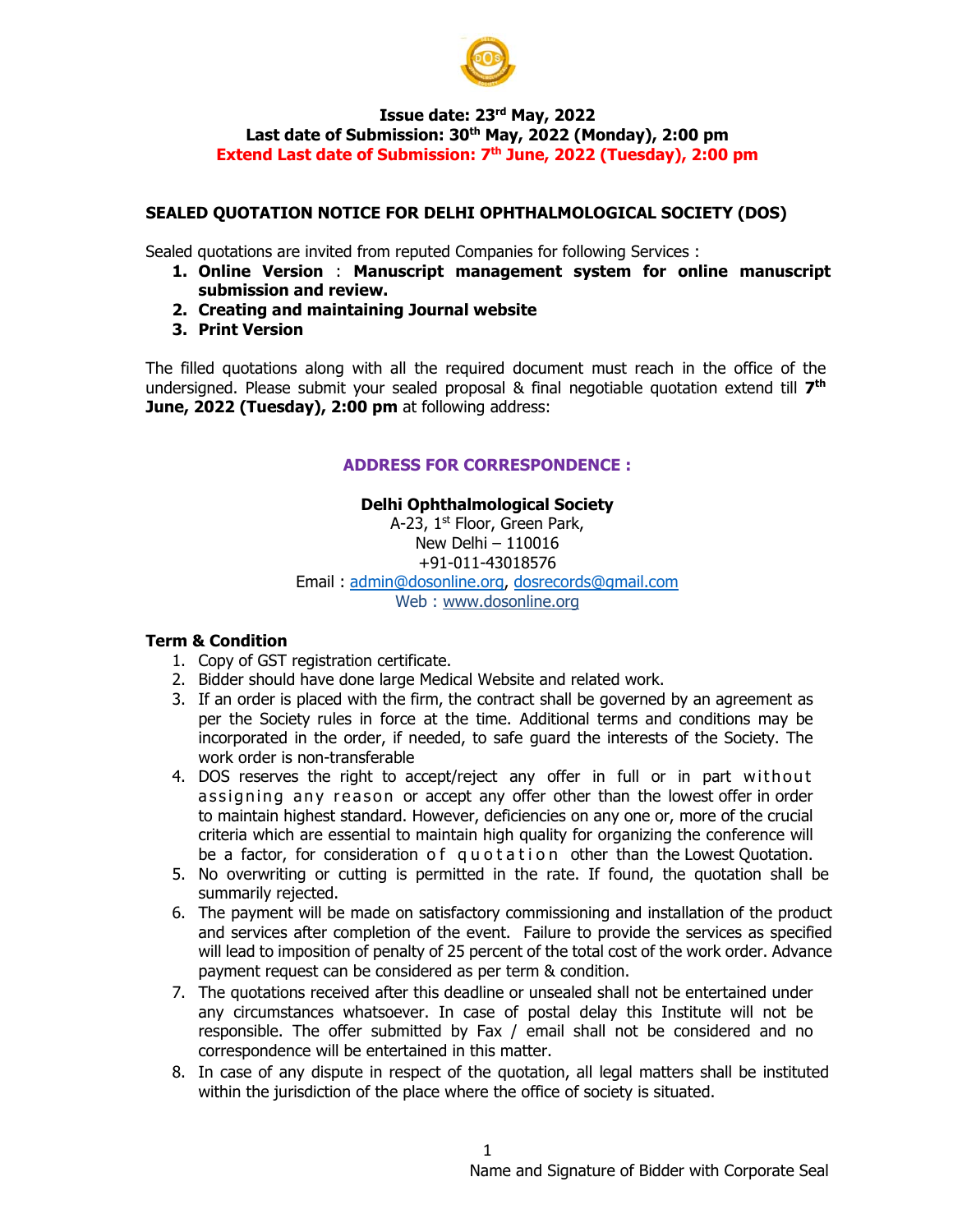

# **RATE CONTRACT ENQUIRY**

Delhi Journal of Ophthalmology (DJO) is a peer reviewed open-access journal of Delhi Ophthalmology Society since 1993. The journal is published quarterly every year, both in print and electronic version.

We are looking for an established provider of repute, who has at least 10 years of continuous experience in publication of high quality, indexed, peer reviewed medical journals and can seamlessly provide following minimally indicative services for publishing this journal.

#### **1. Financial viability**

- Publishers registered as a Company/LLP/Society/ partnership firm/ proprietorship firm under respective acts in India to apply. (Company Incorporation Certificate from ROC/Partnership deed required).
- Company should be registered in India with taxation and other administrative authorities. GST Registration or GST exemption certificate/ PAN Card to be submitted. Registered office should be there in India (Registration copies to be attached)
- Company should have Annual turnover over last 3years of 80% of cost of tender duly verified by CA. Audited Balance sheets for last three financial years or Income Tax return to be provided.
- The publisher/ firm should not have been black-listed by any Central /State Government / Public Sector Undertaking, Govt. of India, at least in three (3) immediate preceding years. Undertaking of same to be given on Letter Head of company duly signed & Stamped by Authorized Signatory)
- Company should not be involved in any major litigation that may have an impact on providing continued service to Delhi Ophthalmic Society.

#### 2. **Online Version** :

Manuscript management system for online manuscript submission and review, incorporating the following features:

- a) The system should have provision of individualized password protected area for each authority during article submission, instructions to authors, generation of automated email notifications /reminders to authors, reviewers, administrators and editors.
- b) Should have a capacity to maintain a repository of the reviewers with their areas of interest and emails
- c) Should enable the editors or the staff (with due authorisations) to assign reviewers to the manuscripts received for review and publication.
- d) It should have the capability to run plagiarism check using open source and/ or licenced software.
- e) Tracking of double blind peer review, generation of ad hoc reports including journal performance statistics like submission decision time, submission acceptance time, acceptance to publication time, etc.
- f) Reviewing & correction including spell check, grammar and punctuation corrections, capitalization, parallelism, number style, abbreviations, and sequences.

## **3. Print Version**:

g) To develop, and set the provided content into printer ready version files with pagination, formatting, style editing and reference corrections of articles, and copy editing as per house journal style.

2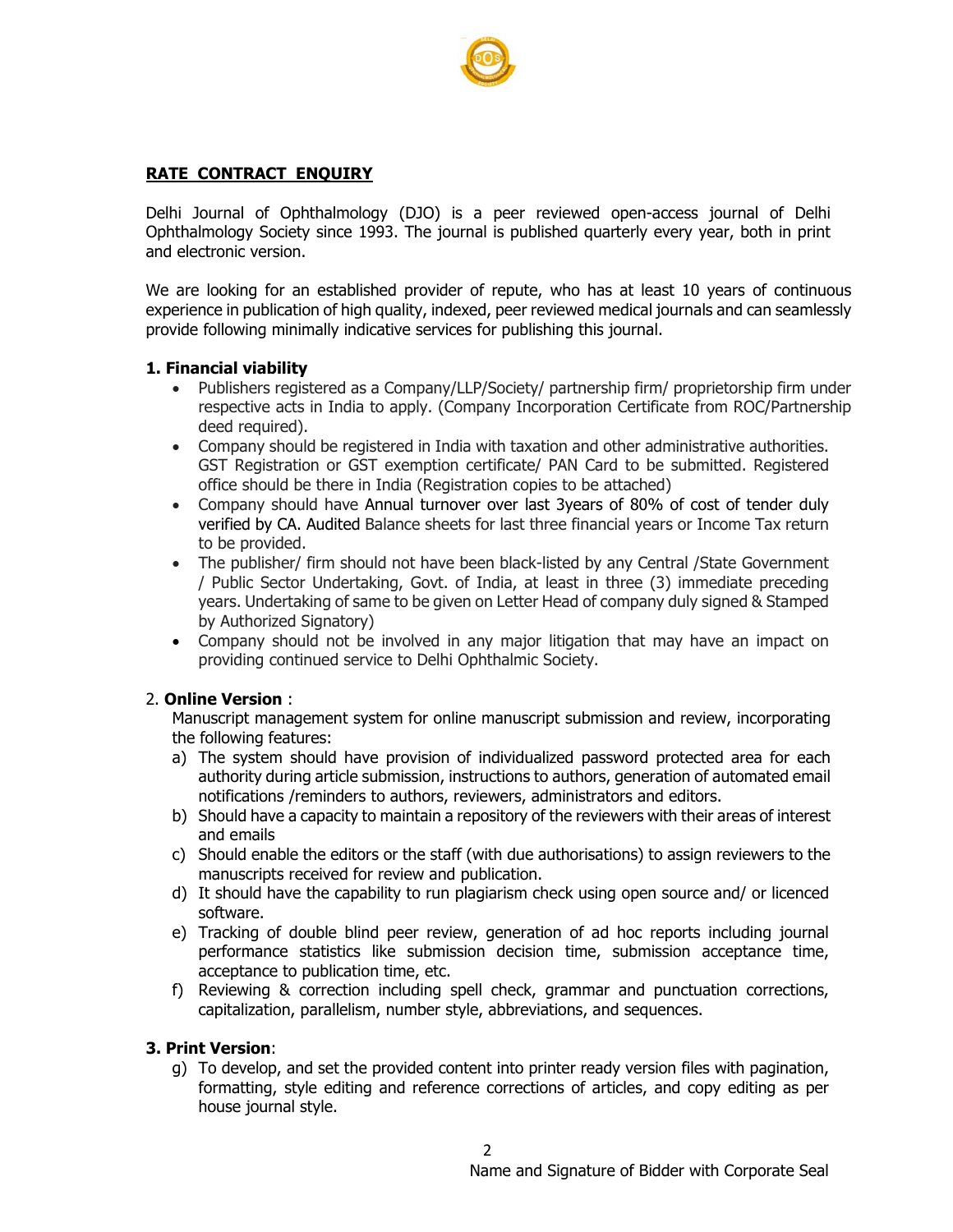

- h) Arranging author and editorial proofs editing till final approval (including minimal 2 electronic proofs).
- i) Registration, Regulatory and Compliance requirements like RNI (Registrar of Newspaper, Ministry of Information & Broadcasting, Govt. of India) registration, ISSN (International Standard Serial Number) number generation, DOI (Digital Object Identifier) registration and any other journal related registration/s pertaining to any Government department, regulatory office or any other concerned organization/office.
- j) Assistance in matters relating to ethical issues and publishing norms, and to indexing and bibliographic listing
- k) Printing of up to 500 copies with each copy having 100-110 both side printed pages including 15-20 multi- colour print pages inclusive of front and back cover pages. Mail ready envelopes for the print issue should be included in the cost.

#### **4. Creating and maintaining Journal website** with following features:

- l) Fully open-access journal, accessible online (with no embargo period) under a Creative Commons or equivalent open copyright license that allows anyone to "read, download, copy, distribute, print, search, or link to the full texts of articles, crawl them for indexing".
- m) Facility to conduct full text search, reference linking to full text sources, meta tags for articles, user access statistics and providing data to indexing agencies like DOAJ and others Website to incorporate copyright license information, unique URL system for articles & ISSN information and statement for open access on author submission or journal policy page.
- n) Policy for screening of plagiarism, professional affiliations of the editorial board, instructions for authors.
- o) URL for each article and articles to be made in PDF and HTML files.
- p) Registered ISSN (International Standard Serial Number) confirmed at issn.org to be displayed on website.
- q) Archiving of articles in long-term preservation services or repositories, persistent article identifiers used by journal (e.g., DOIs)
- r) Link to ORCIDs to be present in article meta-data.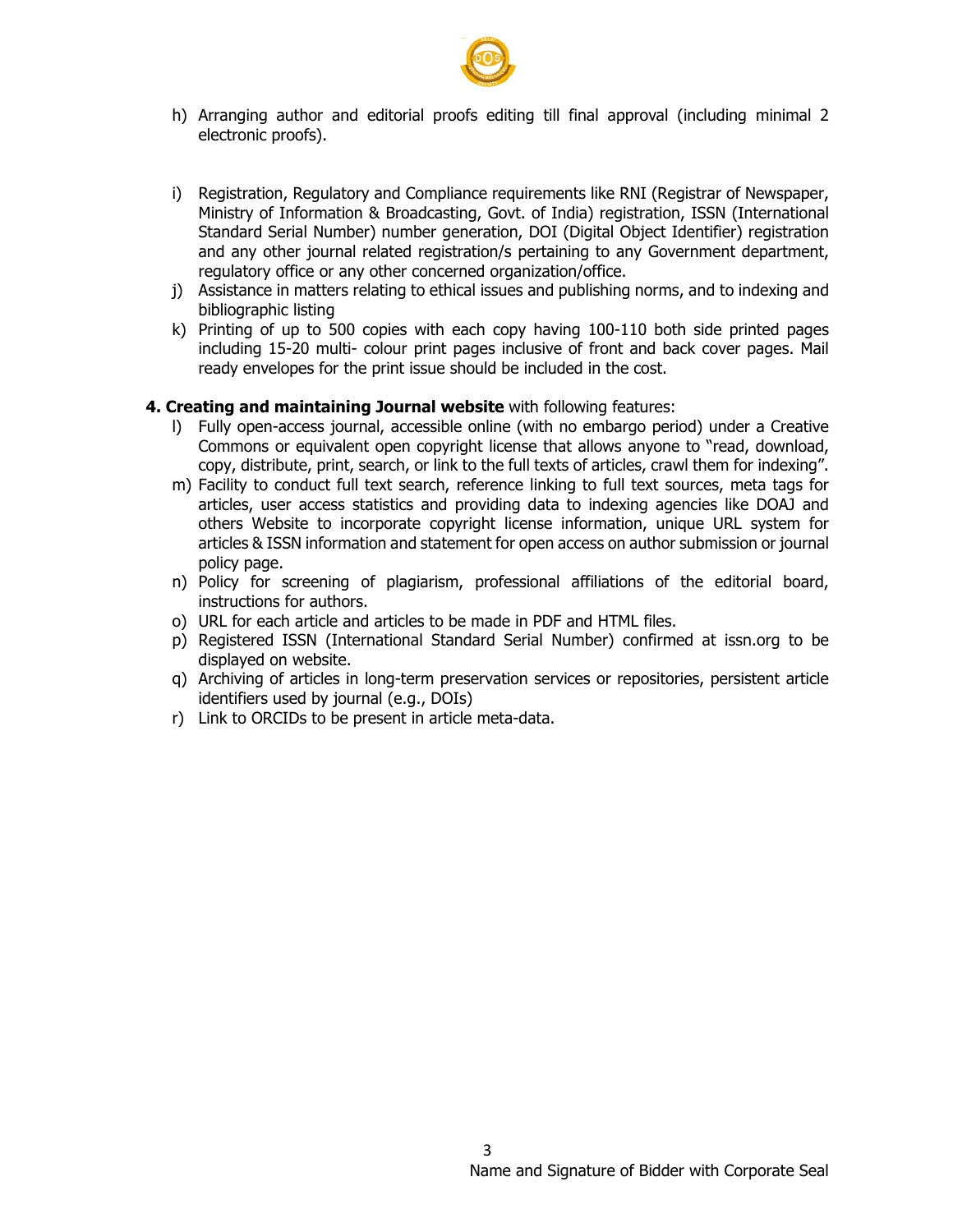

**Vendor responding to this proposal must provide the following information (in the order presented here).** 

 **Technical Details** 

| 1. | <b>Name</b>                                                                                                                      |  |
|----|----------------------------------------------------------------------------------------------------------------------------------|--|
|    | <b>Address of the Firm</b>                                                                                                       |  |
| 2. | <b>Telephone Number</b><br>Office:<br><b>Mobile:</b><br>$E$ -mail:                                                               |  |
| З. | Status of the Firm i.e. Sole Proprietorship /<br>Partnership / Pvt. Ltd. Company<br>(Please enclosed supporting Documents)       |  |
| 4. | <b>GST. Registration No.</b><br>(Please enclose a copy of the Certificate<br>issued by GOVT. OF INDIA & GOVT. OF<br><b>DELHI</b> |  |
| 5. | <b>Permanent Account No. (PAN)</b><br>(Photocopy must be attached)                                                               |  |

Date:

Place: